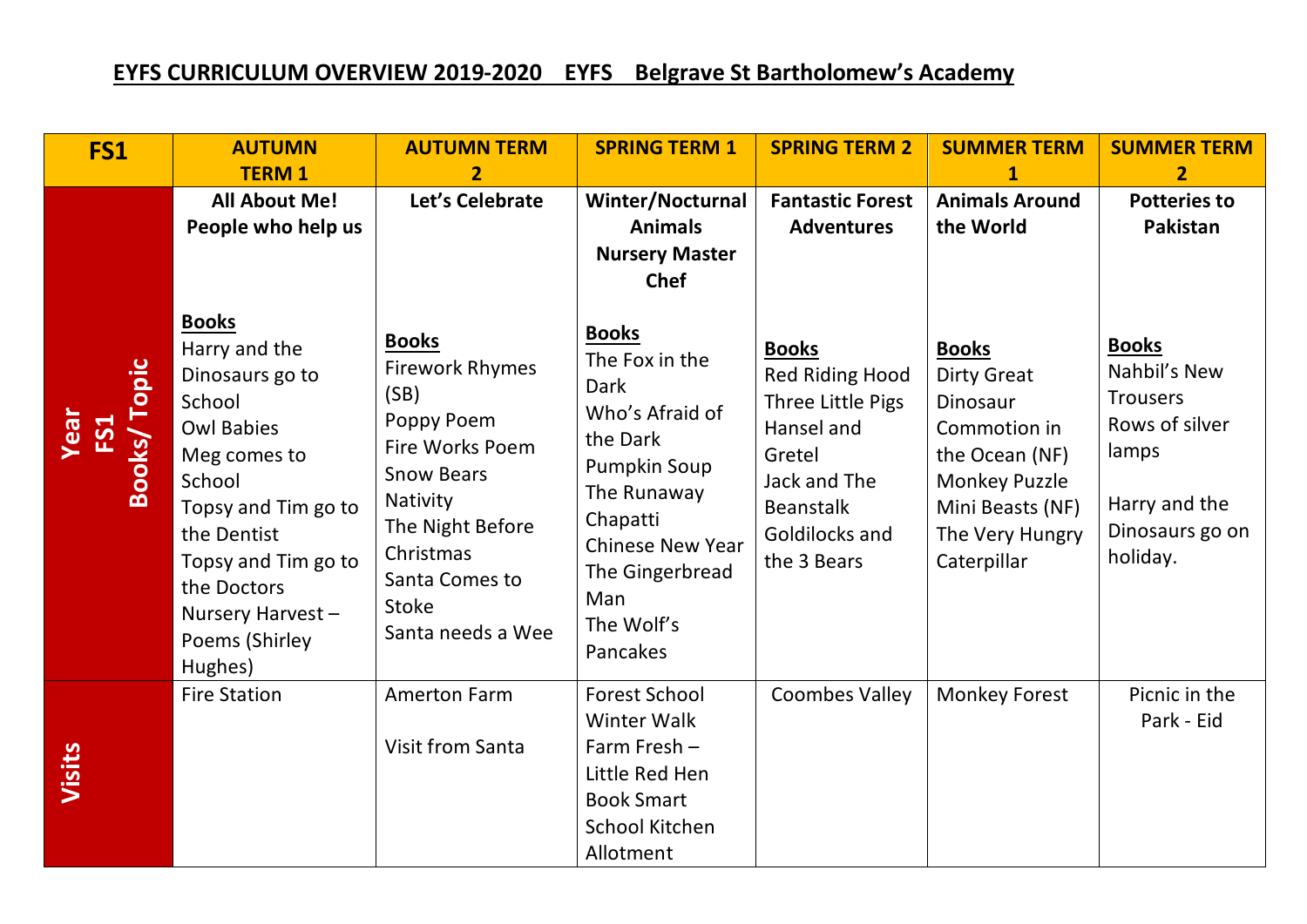|                        | Autumn           | <b>Autumn</b>          | <b>Winter</b>         | <b>Spring</b>          | <b>Spring</b>        | <b>Summer</b>         |
|------------------------|------------------|------------------------|-----------------------|------------------------|----------------------|-----------------------|
|                        |                  | <b>Autumn Walk</b>     | <b>Winter Walk</b>    |                        |                      |                       |
|                        |                  | Fireworks              | Light/Dark            | <b>Magnetics</b>       | Looking after        | Food                  |
|                        |                  | Fire - Sparklers       | <b>Materials</b>      | Light                  | animals              | Places                |
|                        |                  | Frost/Ice              | Melting-snow          |                        | Life cycles          | Cultures,             |
|                        |                  | Christmas              | Freezing/Frost        | Planting               | Growth, change       | religions and         |
| Knowledge of the World |                  | Different              | Planting seeds,       | vegetable seeds        | and decay            | beliefs               |
|                        |                  | Decorations            | bulbs etc             | in the outdoor         | Places               |                       |
|                        |                  | <b>Arctic Animals</b>  | <b>Forest Schools</b> | garden                 |                      |                       |
|                        |                  |                        | Planting              |                        |                      |                       |
|                        |                  |                        | <b>Tasting food</b>   | Spring time            |                      |                       |
|                        |                  |                        | Cooking different     | flowers                |                      |                       |
|                        |                  |                        | foods-changes         |                        |                      |                       |
|                        |                  |                        | Floating and          | Growing cress          |                      |                       |
|                        |                  |                        | sinking               |                        |                      |                       |
|                        |                  | Visit to Amerton       | Visit to School       | Story detectives       | Caterpillars         | <b>Cultural Day</b>   |
| Hook                   |                  | Farm                   | Kitchen               |                        | Chicks               |                       |
|                        |                  |                        |                       |                        |                      |                       |
|                        | Phonics workshop | Christmas craft        | Maths workshop        | Celebration            | Father's Day         | <b>Nursery Garden</b> |
|                        |                  | afternoon              |                       | Assembly               | <b>Breakfast</b>     | Party                 |
|                        |                  |                        | Celebration           |                        |                      |                       |
| volvement              |                  | Nativity               | Assembly              | Mother's $Day -$       |                      | Secret Reader         |
|                        |                  |                        |                       | Songs and              | <b>Secret Reader</b> |                       |
|                        |                  | <b>Parents Evening</b> | Stay and Play         | <b>Daffodils</b>       |                      |                       |
|                        |                  |                        |                       |                        | Celebration          | Stay and Play         |
| <b>Parental Inv</b>    |                  |                        |                       | Stay and Play          | Assembly             |                       |
|                        |                  |                        |                       | <b>Easter Assembly</b> |                      | Sport's Day           |
|                        |                  |                        |                       | - Whole School         |                      |                       |
|                        |                  |                        |                       | Secret Reader          | Stay and Play        |                       |
|                        |                  |                        |                       | <b>Parents Evening</b> |                      |                       |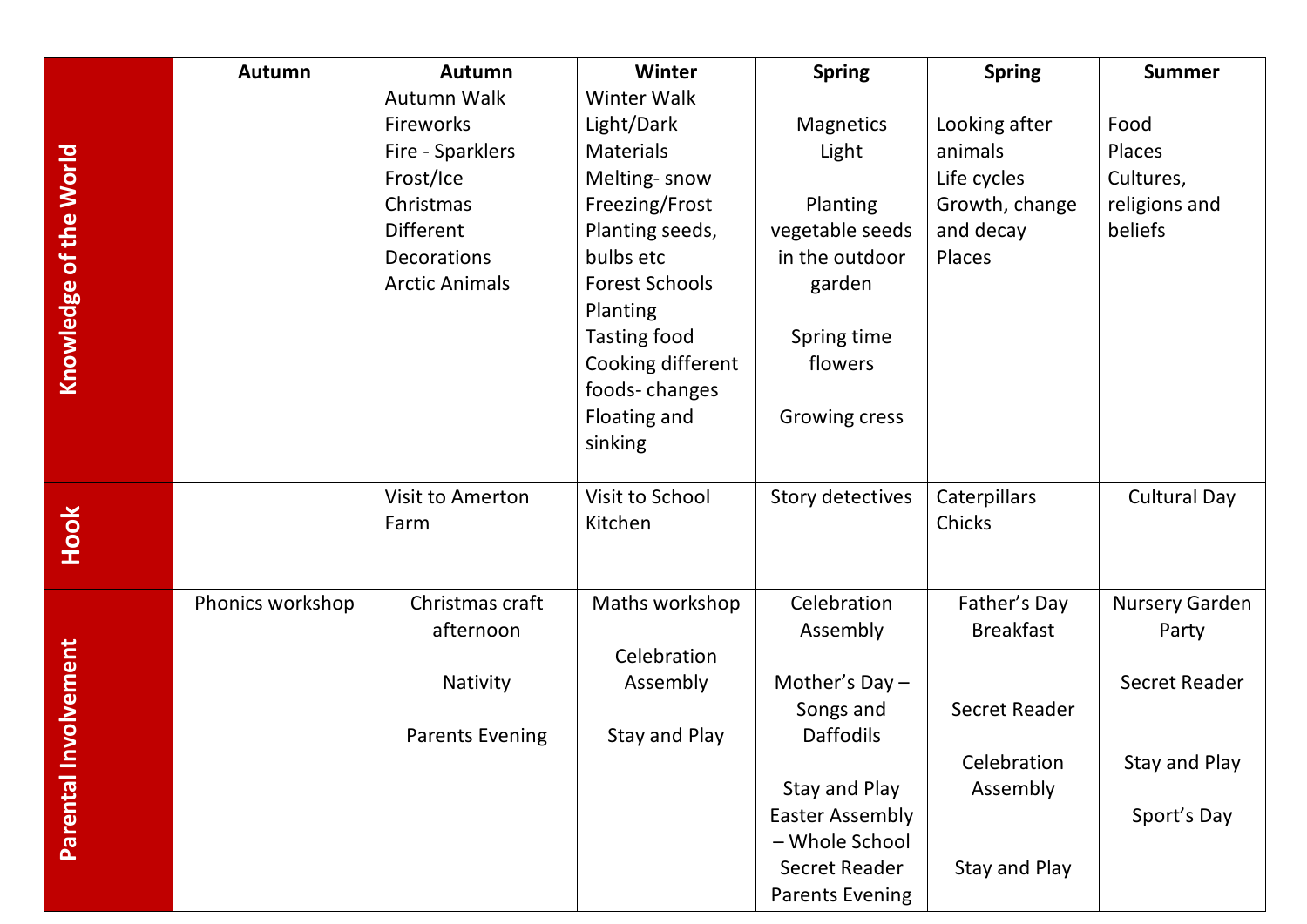|                         | Art/D&T                                               | Art/D&T                                                                  | Art/D&T                                                                                      | Art/D&T                                                                                     | Art/D&T                                                                           | Art/D&T                                               |
|-------------------------|-------------------------------------------------------|--------------------------------------------------------------------------|----------------------------------------------------------------------------------------------|---------------------------------------------------------------------------------------------|-----------------------------------------------------------------------------------|-------------------------------------------------------|
| D&T<br>ART              | Self-portraits<br>Family pictures                     | <b>Christmas Cards</b><br>Christmas<br>Decorations<br>Calenders<br>Drama | Baking:<br>gingerbreadmen,<br>chapatti's and<br>pancakes<br>Salt Dough<br>hedgehogs<br>Drama | Houses for the 3<br>Little Pigs<br>Junk modelling<br>Making musical<br>instruments<br>Drama | Painting/Collage<br>Drama                                                         | Painting/Collage<br>Mendi<br>Cardboard shoes<br>Drama |
|                         | <b>Theme: Special</b><br>People                       | <b>Theme: Christmas</b>                                                  | Theme:<br>Celebrations                                                                       | <b>Theme: Easter</b>                                                                        | <b>Theme: Story</b><br>Time                                                       | Theme:<br><b>Special Places</b>                       |
| <b>Discovery</b>        | <b>Key Question:</b><br>What makes<br>people special? | <b>Key Question:</b><br>What is<br>Christmas?                            | <b>Key Question:</b><br>How do people<br>celebrate?                                          | <b>Key Question:</b><br>What is Easter?                                                     | <b>Key Question:</b><br>What can we<br>learn from<br>stories?                     | <b>Key Question:</b><br>What makes<br>places special? |
| R.E                     | <b>Religions:</b><br>Christianity,<br>Judaism         | <b>Religions:</b><br>Christianity<br>Remembrance                         | Religions: Islam,<br>Judaism                                                                 | <b>Religions:</b><br>Christianity                                                           | <b>Religions:</b><br>Buddhism,<br>Christianity,<br>Islam,<br>Hinduism,<br>Sikhism | <b>Religions:</b><br>Christianity,<br>Islam, Judaism  |
| Links<br><b>CHERISH</b> | Respect<br>Integrity<br>Spirituality                  | Spirituality<br>Enthusiasm                                               | Honesty<br>Integrity<br>Spirituality                                                         | Creativity<br>Enthusiasm                                                                    | Respect<br>Integrity<br>Enthusiasm                                                | Creativity<br>Spirituality<br>Respect<br>Enthusiasm   |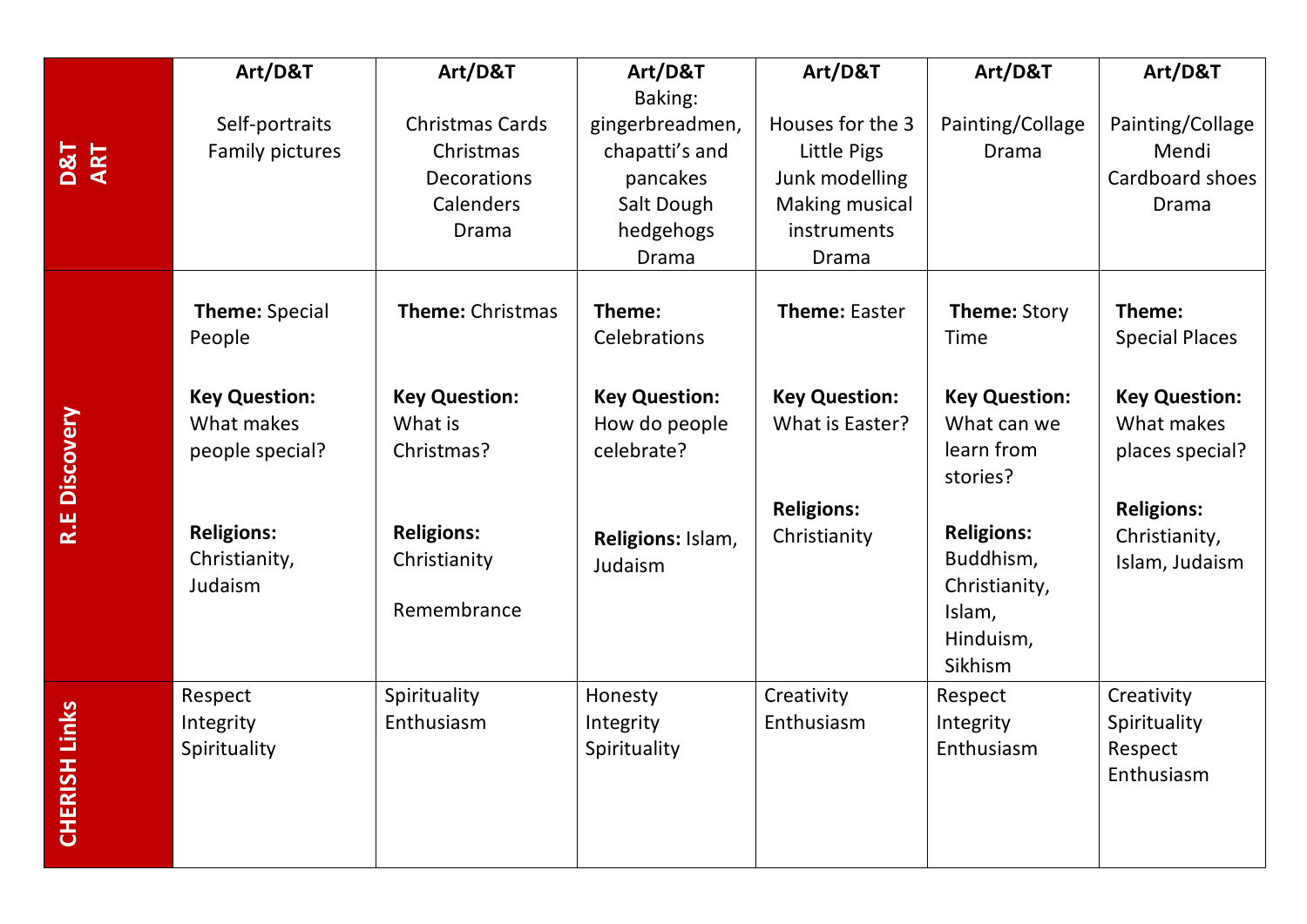| Year               | <b>AUTUMN</b>                                                                               | <b>AUTUMN TERM 2</b>                                                 | <b>SPRING TERM 1</b>                                                      | <b>SPRING TERM 2</b>                                                                                                                                            | <b>SUMMER TERM</b>                                                                     | <b>SUMMER TERM</b>                                       |
|--------------------|---------------------------------------------------------------------------------------------|----------------------------------------------------------------------|---------------------------------------------------------------------------|-----------------------------------------------------------------------------------------------------------------------------------------------------------------|----------------------------------------------------------------------------------------|----------------------------------------------------------|
| FS <sub>2</sub>    | <b>TERM1</b>                                                                                |                                                                      |                                                                           |                                                                                                                                                                 | 1                                                                                      | $\overline{2}$                                           |
|                    | <b>Autumn Detectives</b>                                                                    | <b>Snap Crackle &amp; Pop</b><br><b>Celebrations</b>                 | Icy Igloos &<br><b>Terrific Temples</b>                                   | <b>The Secret</b><br>Garden                                                                                                                                     | <b>Amazing</b><br><b>Animals and</b><br>locations                                      | Once upon a<br>time                                      |
|                    | Autumn Rhyme Time<br><b>Harvest Festival</b><br>The Little Red Hen<br><b>Nursery Rhymes</b> | The Jolly Postman<br><b>Christmas Nativity</b><br>Christmas in S-O-T | Frozen<br>Lost and Found<br><b>Chinese New Year</b>                       | Jack and the<br><b>Beanstalk</b><br>The Very Hungry<br>Caterpillar<br>Jaspers Beanstalk<br>The Enormous<br>Turnip                                               | We're going on a<br>Lion Hunt<br><b>Giraffes Cant</b><br>Dance<br><b>Monkey Puzzle</b> | <b>Pirates Love</b><br>Underpants<br>The Rainbow<br>Fish |
| <b>Books/Topic</b> | Non-fiction books:<br>Harvest, Autumn                                                       | Non-Fiction books:<br>People Who Help Us                             | Non-fiction<br>books:<br>Winter,<br>Hibernation<br>Animals and<br>Places. | Non-fiction<br>books<br>Tadpole to frog<br>Caterpillar to<br><b>Butterfly</b><br>Baby to Adult<br>Chick to duck<br>Animals and<br>their babies<br>My bean diary | Non fiction<br>books<br>Habitats<br>Places around<br>the world                         | Non-fiction<br>books:<br><b>Travel and</b><br>Transport  |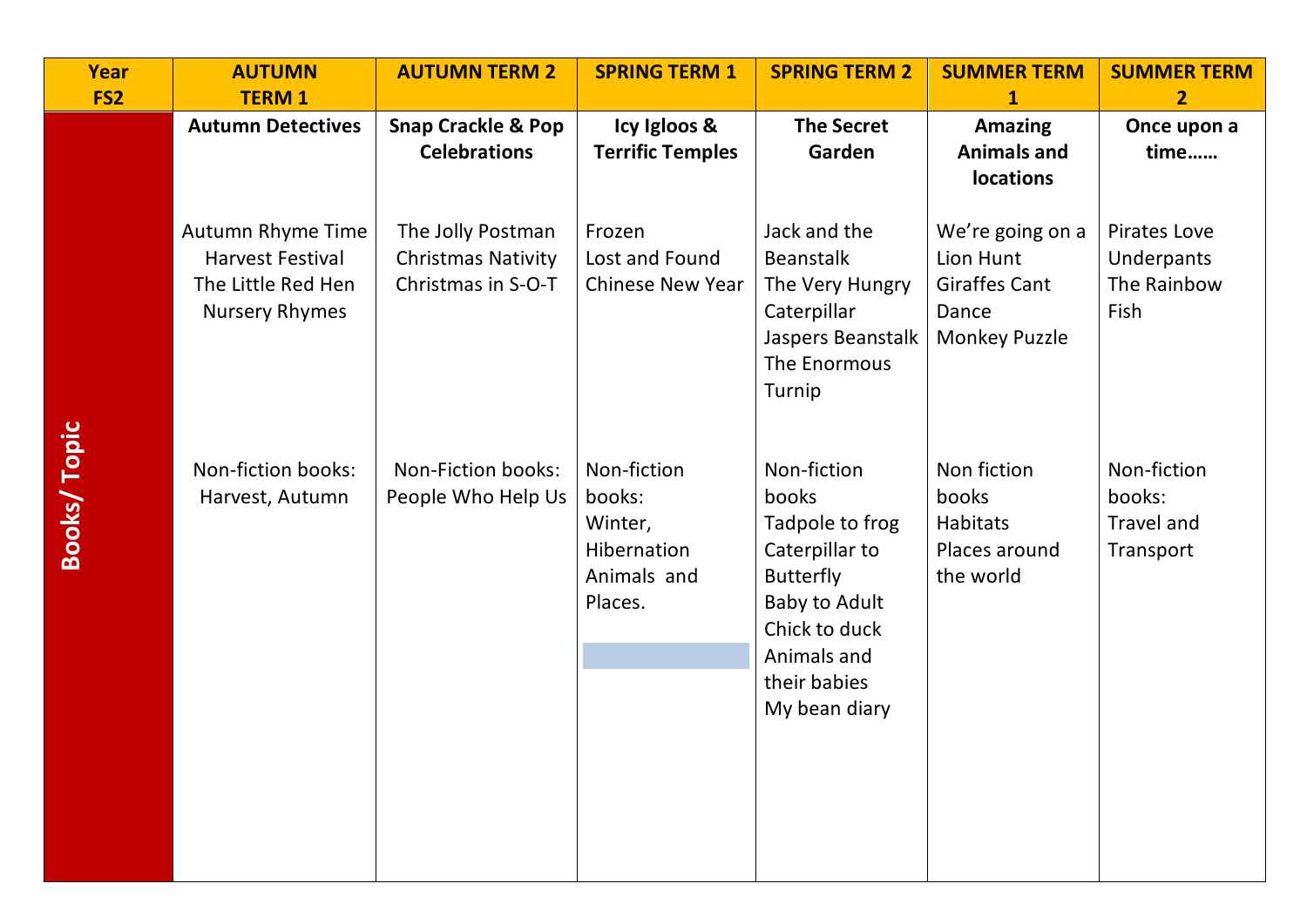| Visits                        | Autumn Walk<br><b>Bakery</b><br><b>Tesco</b><br>Farm                                                             | <b>National Adventure</b><br>Farm - nativity<br>workshop<br>Church-Nativity<br>Post Office                                                           | Sea-life Centre<br>Legoland<br>Snowdome<br>Telford<br><b>Winter Walk</b><br>Library Visit                                                                                                   | <b>BBQ</b><br>Allotment visit<br><b>Garden Centre</b><br>Pond Dipping                                                                                          | Zoo visit- Peak<br><b>Wildlife Park</b><br>The Animal Man       | Seaside Visit                                         |
|-------------------------------|------------------------------------------------------------------------------------------------------------------|------------------------------------------------------------------------------------------------------------------------------------------------------|---------------------------------------------------------------------------------------------------------------------------------------------------------------------------------------------|----------------------------------------------------------------------------------------------------------------------------------------------------------------|-----------------------------------------------------------------|-------------------------------------------------------|
| D& T/ART                      | D&T/ART<br>Natural pictures<br>using leaves, twigs<br>etc from an Autumn<br>Walk<br>Leaf prints<br>Colour mixing | D/T ART<br><b>Firework Pictures</b><br><b>Christmas Cards</b><br>Diwali lamps and<br>decorations<br>Christmas<br>decorations and<br>cards            | <b>D&amp; TART</b><br><b>Chinese New Year</b><br><b>Decorations</b><br>Chinese paper<br>chains and<br>lanterns<br>Winter pictures<br>Paper snowflakes                                       | <b>ART</b><br>Water colours<br>Monets Bridge-<br><b>Water Lillies</b><br>Pastel painting-<br>back ground and<br>follage<br>Paint a bridge<br>Paint the lillies | D&T<br>Tinga Tinga art<br>pictures                              | <b>ART</b><br>Junk model<br>boats<br>Pirate flags     |
| of the World<br>88<br>Knowled | Autumn<br>Changes<br>Cooking                                                                                     | Winter<br><b>Different</b><br>celebrations around<br>the world<br>Diwali<br><b>Bonfire Night</b><br>Christmas<br><b>Birthdays</b><br><b>Baptisms</b> | <b>Winter</b><br>Melting and<br>Freezing<br><b>Materials</b><br>Floating and<br>sinking<br>Food tasting<br>Places<br>The Southpole,<br>Antarctica, United<br>Kingdom, China<br>and Pakistan | <b>Spring</b><br>Growing/changes<br>Baby to five<br>Life Cycles<br>Caterpillars &<br><b>Butterflies</b>                                                        | <b>Spring/Summer</b><br>Animals<br><b>Habitats</b><br>Locations | <b>Summer</b><br>Floating and<br>sinking<br>Transport |